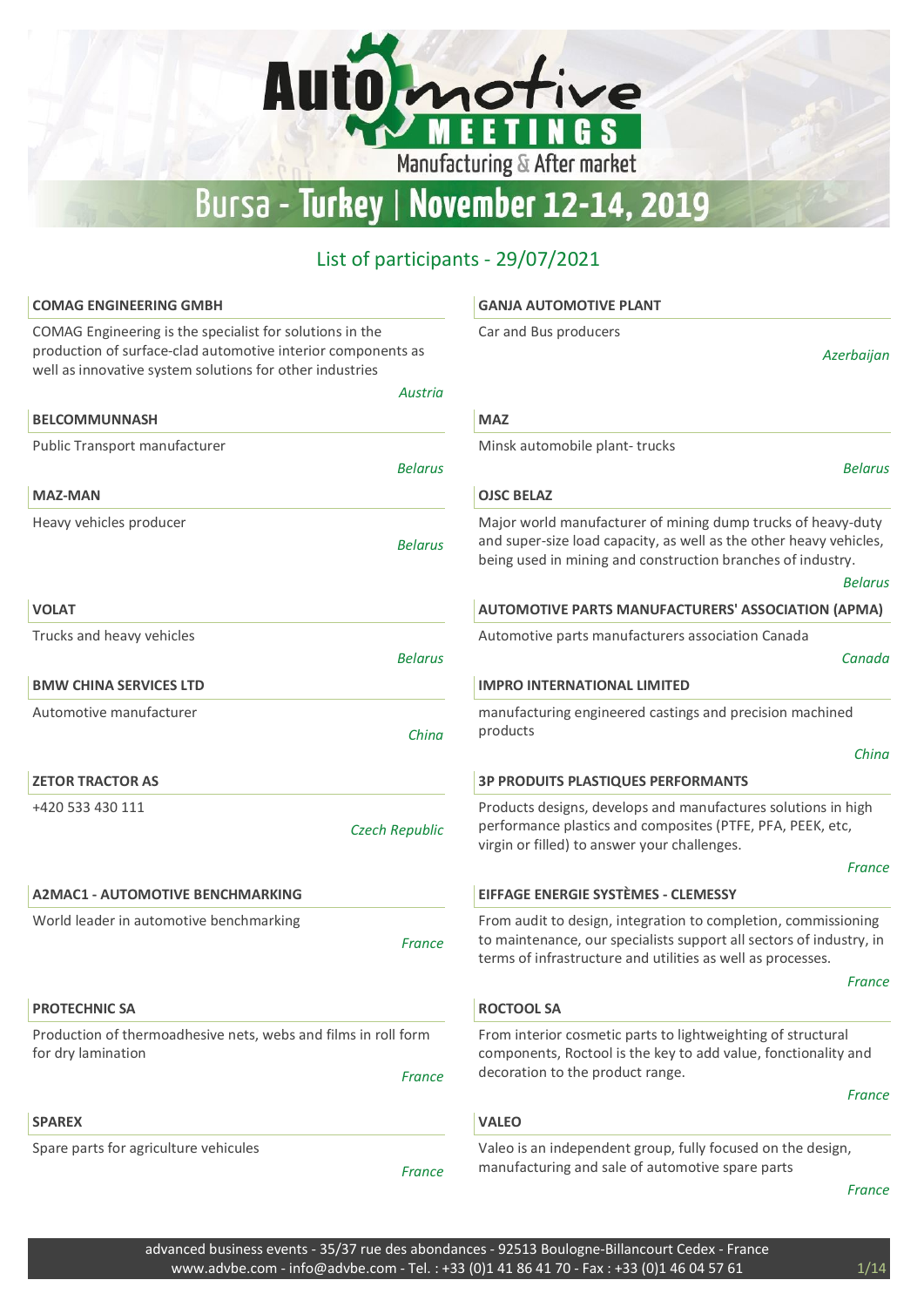Manufacturing & After market

tive

G<sub>S</sub>

Automo

#### List of participants - 29/07/2021

| <b>BOS GMBH &amp; CO. KG</b>                                                                                                                                                             | C.D. WÄLZHOLZ GMBH CO KG                                                                                                                                                               |
|------------------------------------------------------------------------------------------------------------------------------------------------------------------------------------------|----------------------------------------------------------------------------------------------------------------------------------------------------------------------------------------|
| BOS designs and produces innovative mechatronics, kinematics<br>and plastic systems for automobiles that set the standard in<br>convenience, safety, light weight construction and power | As the global technology leader, we deliver material precisely as<br>per order, within extremely tight tolerances - and maintain this<br>precision with every subsequent order as well |
| efficiency<br>Germany                                                                                                                                                                    | Germany                                                                                                                                                                                |
| <b>GVB GMBH - SOLUTIONS IN GLASS</b>                                                                                                                                                     | <b>KARL MAYER TEXTILMASCHINENFABRIK GMBH</b>                                                                                                                                           |
| Solutions in Glass                                                                                                                                                                       | Textile machinery, Warp-Knitting machines, Composite machines                                                                                                                          |
| Germany                                                                                                                                                                                  | Germany                                                                                                                                                                                |
| <b>MS ULTRASCHALL</b>                                                                                                                                                                    | <b>RAMPF TOOLING GMBH &amp; CO. KG</b>                                                                                                                                                 |
| From basic components to system and the most innovative<br>servo presses for turnkey special purpose machine for a whole<br>range of industries<br>Germany                               | Mixing and dosing systems<br>Germany                                                                                                                                                   |
| <b>REUTTER JOST AUTOMOTIVE GMBH</b>                                                                                                                                                      | <b>TITGEMEYER GMBH &amp; CO KG</b>                                                                                                                                                     |
| No matter, whether tank, radiator or oil caps, no matter wether<br>filter or sieves. Jost Automotive guaranties engineer- and                                                            | Industrial adhesive materials - Other joining technologies -<br>Machines for joining technologies                                                                                      |
| production Know How                                                                                                                                                                      | Germany                                                                                                                                                                                |
| Germany<br><b>KANTANKA AUTOMOBILE COMPANY LIMITED</b>                                                                                                                                    | <b>ZONDA TEC GHANA LTD</b>                                                                                                                                                             |
|                                                                                                                                                                                          |                                                                                                                                                                                        |
| Specializes in the manufacturing of on-road and off-road<br>vehicles that meets the challenging nature of the Ghanaian and<br>African terrain.                                           | Professional heavy duty vehicle trading company, In the<br>meantime and offers excellent after-sale service.                                                                           |
| Ghana                                                                                                                                                                                    | Ghana                                                                                                                                                                                  |
| <b>NAMCO</b>                                                                                                                                                                             | <b>AVRAND PISHRO</b>                                                                                                                                                                   |
| Car manufacturer                                                                                                                                                                         | Manufacturing fuel system components                                                                                                                                                   |
| Greece                                                                                                                                                                                   | Iran                                                                                                                                                                                   |
| <b>GENERAL CAB PARS</b>                                                                                                                                                                  | <b>GHATAAT KHODRO ETTEHADIEH NOVIN CO.</b>                                                                                                                                             |
| The core business of this company is the manufacturing of DC<br>electric motors for automotive appliance                                                                                 | Producer of Automotive lighting systems<br>Iran                                                                                                                                        |
| Iran                                                                                                                                                                                     |                                                                                                                                                                                        |
| <b>IRAN KHODRO &amp; SAPCO</b>                                                                                                                                                           | <b>SAIPA AUTOMOTIVE GROUP</b>                                                                                                                                                          |
| Car manufacturer                                                                                                                                                                         | Iranian Car manufacturer                                                                                                                                                               |
| Iran                                                                                                                                                                                     | Iran                                                                                                                                                                                   |
| <b>BORA SRL</b>                                                                                                                                                                          | <b>FALGA SRL</b>                                                                                                                                                                       |
| Cold Metal stamping for household appliences and automotive<br>markets<br><b>Italy</b>                                                                                                   | Production of spare parts for automotive: c.v. joint boots,<br>steering rack gaiters, shock absorber boots. All in rubber and<br>thermoplastic material                                |
|                                                                                                                                                                                          | <b>Italy</b>                                                                                                                                                                           |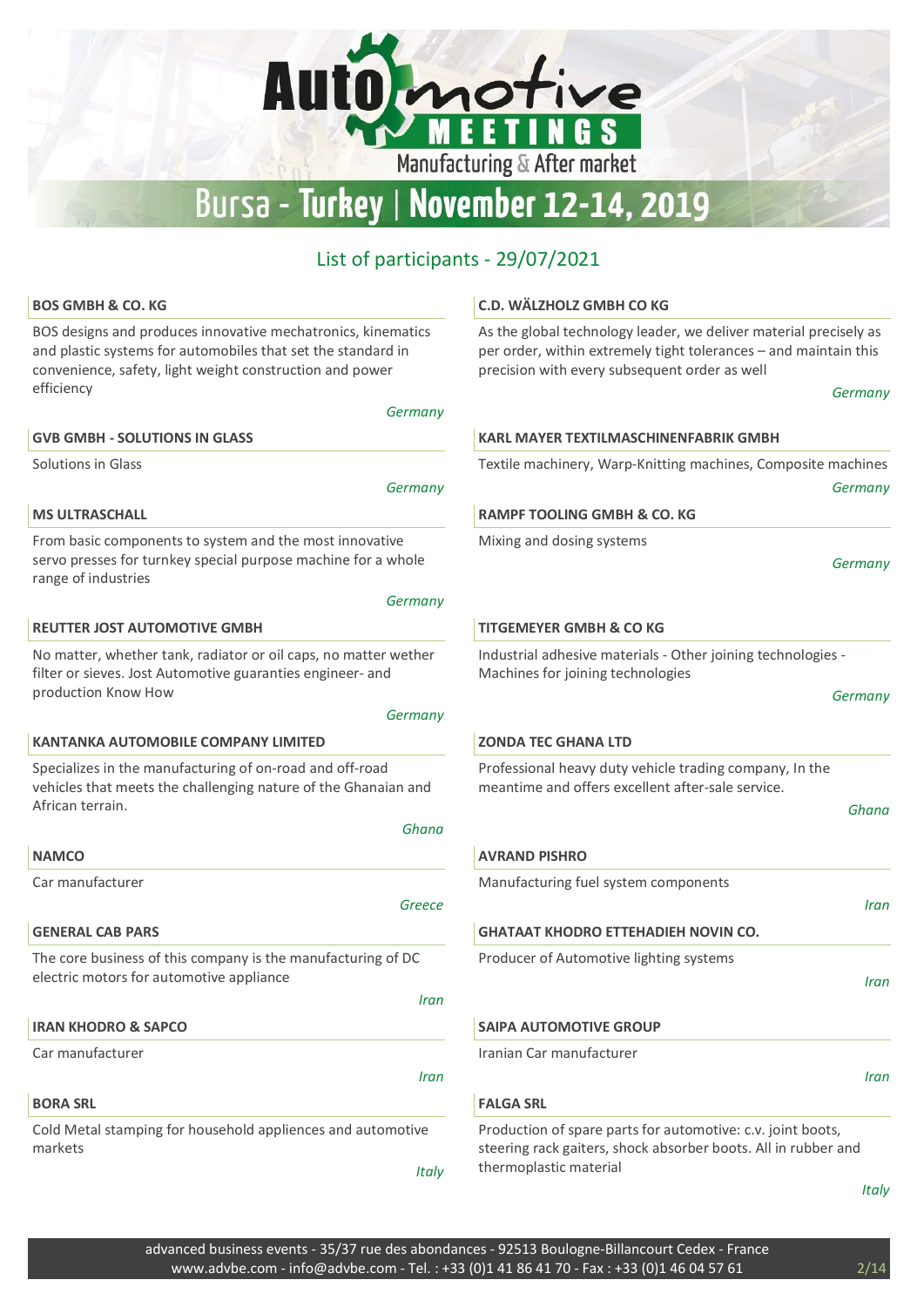Manufacturing & After market

ive

G S

Automo

#### List of participants - 29/07/2021

| <b>GUARNIFLON SPA</b>                                                                                                                                                                                                                             | <b>PIEMONTE AGENCY</b>                                                                                                                                                                                                                                               |
|---------------------------------------------------------------------------------------------------------------------------------------------------------------------------------------------------------------------------------------------------|----------------------------------------------------------------------------------------------------------------------------------------------------------------------------------------------------------------------------------------------------------------------|
| Producers of PTFE and other fluoropolymers parts for different<br>kinds of industrial applications, including the automotive<br><b>Italy</b>                                                                                                      | The PIEMONTE AGENCY Automotive Project provides<br>international players with a preferential channel to meet and<br>develop business with a selection of more than 200 top class<br>Italian companies based in Torino - Piemonte, active in the<br>automotive sector |
| <b>PROGIND SRL</b>                                                                                                                                                                                                                                | <b>STEP SRL</b>                                                                                                                                                                                                                                                      |
| Project and manufacture injection moulds 1k, 2k and 3k.<br><b>Italy</b>                                                                                                                                                                           | Engineering services from style to SOP mainly sectors:<br>Automotive, Bus, Truck, Tracktor, Railway                                                                                                                                                                  |
| <b>SANOS</b>                                                                                                                                                                                                                                      | FINSA ADMINISTRACION DE SERVICIOS S. DE RL DE CV                                                                                                                                                                                                                     |
| Produces urban, suburban and intercity buses, airport buses<br>Macedonia (The Former Yugoslav Republic of)                                                                                                                                        | Development of industrial real estate in Mexico<br>Мe                                                                                                                                                                                                                |
| <b>INA MEXICO, SA DE CV</b>                                                                                                                                                                                                                       | <b>KIA MOTORS MEXICO</b>                                                                                                                                                                                                                                             |
| Automotive association - Mexico<br><b>Mexico</b>                                                                                                                                                                                                  | OEM's automotive manufacturer.<br>Me                                                                                                                                                                                                                                 |
| <b>NISSAN MEXICANA SA DE CV</b>                                                                                                                                                                                                                   | <b>AMICA</b>                                                                                                                                                                                                                                                         |
| <b>Mexico</b>                                                                                                                                                                                                                                     | Moroccan Association for Automotive Industry and Trade<br>More                                                                                                                                                                                                       |
| <b>TAKONI SP. ZOO</b>                                                                                                                                                                                                                             | <b>MOLDETIPO II, LDA</b>                                                                                                                                                                                                                                             |
| Injection and compression moulder rubber and rubber-metal<br>parts; sealings and gaskets; solid and soft poliurethane parts<br>Poland                                                                                                             | Engineering and production molding company<br>Port                                                                                                                                                                                                                   |
| SOCEM ED, S.A.                                                                                                                                                                                                                                    | <b>ASTRABUS</b>                                                                                                                                                                                                                                                      |
| Mold manufactring, design, engineering, prototype (rapid &<br>additive manufacturing), rapid tooling, mold manufacturing,<br>surface treatment, production, measuring jigs/fixtures, mold<br>maintenance & repair, plastic injection (production) | Automotive manufacturer<br>Rom                                                                                                                                                                                                                                       |
| Portugal                                                                                                                                                                                                                                          |                                                                                                                                                                                                                                                                      |
| S.C. ROMAN S.A. BRASOV                                                                                                                                                                                                                            | <b>AVTOTOR</b>                                                                                                                                                                                                                                                       |
| Military and commercial heavy duty trucks.<br>Romania                                                                                                                                                                                             | Factory for the production of cars<br>Rı                                                                                                                                                                                                                             |
| <b>AVTOVAZ</b>                                                                                                                                                                                                                                    | <b>GAZ GROUP</b>                                                                                                                                                                                                                                                     |
| Automotive<br><b>Russia</b>                                                                                                                                                                                                                       | GAZ is Russia's top producer of commercial vehicles.<br>Rı                                                                                                                                                                                                           |
| <b>LADA RUSSIA</b>                                                                                                                                                                                                                                | <b>PETERSBURG TRACTOR</b>                                                                                                                                                                                                                                            |
| Car manufacturer                                                                                                                                                                                                                                  | Tractor producer                                                                                                                                                                                                                                                     |
| <b>Russia</b>                                                                                                                                                                                                                                     | Rι                                                                                                                                                                                                                                                                   |

Russia

Russia

Russia

**Italy** 

**Italy** 

Mexico

Mexico

Morocco

Portugal

Romania

advanced business events - 35/37 rue des abondances - 92513 Boulogne-Billancourt Cedex - France www.advbe.com - info@advbe.com - Tel.: +33 (0)1 41 86 41 70 - Fax: +33 (0)1 46 04 57 61 3/14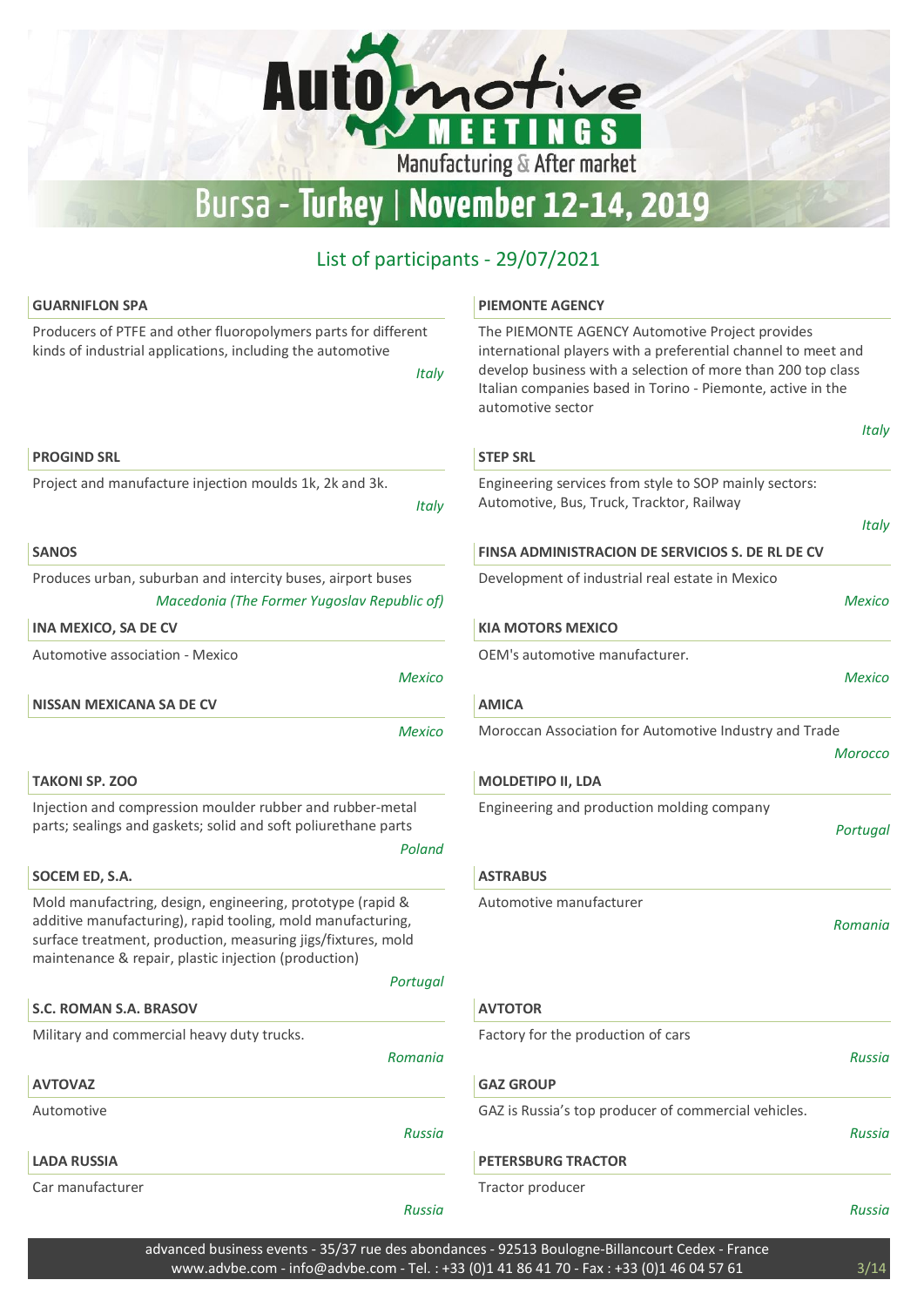Automotive

**FET** 

' ו

Manufacturing & After market

**NGS** 

## List of participants - 29/07/2021

| <b>RUSSIAN AUTOMOTIVE COMPONENTS</b>                                                                                                                                                                | <b>SHUMERKAF</b>                                                                                                                                                            |
|-----------------------------------------------------------------------------------------------------------------------------------------------------------------------------------------------------|-----------------------------------------------------------------------------------------------------------------------------------------------------------------------------|
| RAC is an innovative management company focused on the<br>supply and manufacturing of automotive parts and components<br>in Russia                                                                  | Motor Vehicle Body and Trailer Manufacturing<br>Russia                                                                                                                      |
| <b>Russia</b>                                                                                                                                                                                       |                                                                                                                                                                             |
| <b>TRADING HOUSE PTC</b>                                                                                                                                                                            | <b>UAZ SOLLERS</b>                                                                                                                                                          |
| Trade in tractors with special equipment for subsoil producers,<br>agriculture, as well as equipment for these industries<br><b>Russia</b>                                                          | Russian automotive company that works in partnership with<br>such leaders of the global automotive industry as Ford,<br>SsangYong and Mazda                                 |
| <b>VOLGABUS</b>                                                                                                                                                                                     | Russia<br><b>KIA MOTORS SLOVAKIA SRO</b>                                                                                                                                    |
| Automotive & autobus producer                                                                                                                                                                       | OEM                                                                                                                                                                         |
| <b>Russia</b>                                                                                                                                                                                       | Slovakia                                                                                                                                                                    |
| <b>MCV-SA MANUFACTURING COMMERCIAL VEHICLES</b>                                                                                                                                                     | <b>CYMYUTEC CO., LTD</b>                                                                                                                                                    |
| Since acquiring the De Haan's bus factory in August 2007, MCV<br>has made great strides into the Southern African bus market, so<br>much that it is regarded as one of the main players in bus body | specialized in manufacturing synchronizer ring, swash plate, and<br>engine gear etc<br>South Korea                                                                          |
| manufacturing                                                                                                                                                                                       |                                                                                                                                                                             |
| <b>South Africa</b>                                                                                                                                                                                 |                                                                                                                                                                             |
| <b>DAEDONG SPRING CO. LTD</b>                                                                                                                                                                       | <b>HANKOOK PRECISION IND. CO LTD</b>                                                                                                                                        |
| Automotive part Manufacturing.<br>South Korea                                                                                                                                                       | Manufactures and wholesales machine tools, gears, main shafts,<br>spindles, head and tail stocks                                                                            |
|                                                                                                                                                                                                     | South Korea                                                                                                                                                                 |
| <b>HYUNDAI TRANSYS</b>                                                                                                                                                                              | <b>KOREA OCEAN BIO CLUSTER</b>                                                                                                                                              |
| Powertrains, Seats<br>South Korea                                                                                                                                                                   | HK-EcoFilm for vehicle air-conditioner odor , HK-EcoFilm for<br>vehicle air-conditioner odor - aftermarket                                                                  |
|                                                                                                                                                                                                     | South Korea                                                                                                                                                                 |
| <b>TAEGEON FORGING CO. LTD</b>                                                                                                                                                                      | <b>WOOBOTECH CO., LTD</b>                                                                                                                                                   |
| the sole manufacturing company of a steel synchronizer ring in                                                                                                                                      | The firm manufactures headrest and armrest parts for vehicles.                                                                                                              |
| Korea<br>South Korea                                                                                                                                                                                | South Korea                                                                                                                                                                 |
| <b>ITERA SOLUCIONES DE INGENIERIA, SL</b>                                                                                                                                                           | <b>NORCAUCHO S.A.</b>                                                                                                                                                       |
| Engineering Services Company specialized in Product                                                                                                                                                 | Leader Group in the design and manufacturing of technical                                                                                                                   |
| Development, Advanced Engineering, New Vehicle Launch and<br>Serial Life for Automotive industry interiors and exteriors,<br>supporting OEM's and Tier 1                                            | rubber parts, with facilities in Mexico, EEUU, China and Italy,<br>where we find the headquarter, Artex S.P.A, company with<br>more than 45 years of history in this sector |
| Spain                                                                                                                                                                                               | Spain                                                                                                                                                                       |
| <b>SCT STRAW (SECCIONES CONTINUAS TECNICAS SA)</b>                                                                                                                                                  | <b>VELCRO EUROPE SA</b>                                                                                                                                                     |
| Company specialized in plastic extrusion<br>Spain                                                                                                                                                   | Manufacturer and innovator of hook and loop fasteners<br>Spain                                                                                                              |

advanced business events - 35/37 rue des abondances - 92513 Boulogne-Billancourt Cedex - France www.advbe.com - info@advbe.com - Tel.: +33 (0)1 41 86 41 70 - Fax: +33 (0)1 46 04 57 61 4/14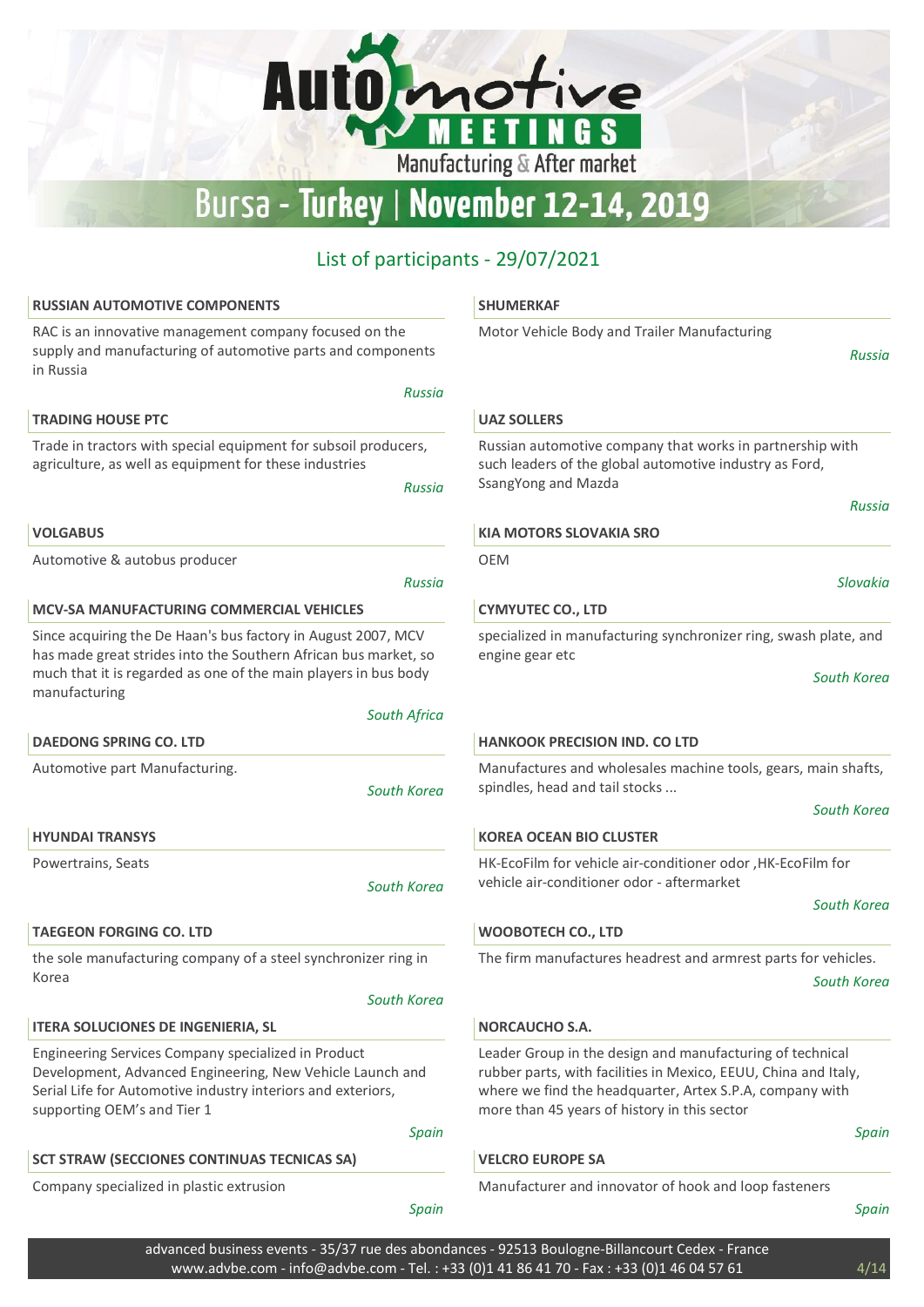Automotive

 $\overline{\mathsf{E}}$ 

ET

**NGS** 

П

Manufacturing & After market

## List of participants - 29/07/2021

| <b>ANTIPHON AB</b>                                                                                                                                                                                          | <b>JERRY SPARE PARTS AND SERVICES</b>                                                                                                                                                                                           |
|-------------------------------------------------------------------------------------------------------------------------------------------------------------------------------------------------------------|---------------------------------------------------------------------------------------------------------------------------------------------------------------------------------------------------------------------------------|
| Manufacturer of products for acoustic solutions.                                                                                                                                                            | Spare parts & services                                                                                                                                                                                                          |
| Sweden                                                                                                                                                                                                      | Tanzania                                                                                                                                                                                                                        |
| <b>MJM DECOLLETAGE</b>                                                                                                                                                                                      | <b>SOTUFEM</b>                                                                                                                                                                                                                  |
| Producing complex turned parts                                                                                                                                                                              | Tunisia                                                                                                                                                                                                                         |
| Tunisia                                                                                                                                                                                                     |                                                                                                                                                                                                                                 |
| <b>VPAD</b>                                                                                                                                                                                                 | A PLAS GENEL OTOMOTIV MAM. SAN. VE LTD STI                                                                                                                                                                                      |
| Spare parts<br><b>Tunisia</b>                                                                                                                                                                               | Plastic product groups consist of inner trim, outer trim and<br>under engine parts.                                                                                                                                             |
|                                                                                                                                                                                                             | <b>Turkey</b>                                                                                                                                                                                                                   |
| A RAYMOND BAGLANTI ELEM. SAN. TIC. LTD STI                                                                                                                                                                  | A.N.L. GIDA VE TEMIZLIK MAD. MAK. TEKS. SAN. TIC. LTD STI.                                                                                                                                                                      |
| Automotive fastening and assembly solutions                                                                                                                                                                 | <b>Automotive Parts Manufacturer</b>                                                                                                                                                                                            |
| <b>Turkey</b>                                                                                                                                                                                               | <b>Turkey</b>                                                                                                                                                                                                                   |
| AKAY PLASTIK SAN. VE TIC. AS.                                                                                                                                                                               | <b>AKIA HESS</b>                                                                                                                                                                                                                |
| <b>Compounds of Engineering Plastics</b><br><b>Turkey</b>                                                                                                                                                   | Produce vehicle body for metrobus, bus and minibus<br><b>Turkey</b>                                                                                                                                                             |
| <b>AKTAS HOLDING TRANSPORTATION GROUP</b>                                                                                                                                                                   | <b>AKTEKNIK KALIP A.S.</b>                                                                                                                                                                                                      |
| The best-established group in the Holding structure operating<br>since 1938, Aktas Holding Transportation Group preserves its<br>leadership in the rubber air suspension springs industry.<br><b>Turkey</b> | With its expert employees based on the principle of continuous<br>improvement, Akteknik Kalip A.S. performs with the production<br>of Transfer, Progressive and Tandem dies for sheet metal<br>forming sector.<br><b>Turkey</b> |
| <b>ALGEBRA TURKEY</b>                                                                                                                                                                                       | <b>ASSAN HANIL OTOMOTIV SANAYI VE TICARET A.S.</b>                                                                                                                                                                              |
| electronics                                                                                                                                                                                                 | Air suspension commercial vehicles seats                                                                                                                                                                                        |
| <b>Turkey</b>                                                                                                                                                                                               | <b>Turkey</b>                                                                                                                                                                                                                   |
| <b>AUTOLIV TURKEY</b>                                                                                                                                                                                       | AYDINC PLASTIK VE PLASTIK KALIP ITH. IHR. LTD STI.                                                                                                                                                                              |
| World's largest automotive safety supplier<br><b>Turkey</b>                                                                                                                                                 | Specialized in plastic moulding, plastic injection and plastic part<br>production                                                                                                                                               |
|                                                                                                                                                                                                             | <b>Turkey</b>                                                                                                                                                                                                                   |
| <b>BALAP TEKSTIL OTOMOTIV SAN. VE TIC. A.S.</b>                                                                                                                                                             | <b>BANTBORU SAN. VE TIC. A.S.</b>                                                                                                                                                                                               |
| textile                                                                                                                                                                                                     | Double plate pipes - Single storage pipes                                                                                                                                                                                       |
| <b>Turkey</b>                                                                                                                                                                                               | <b>Turkey</b>                                                                                                                                                                                                                   |
| <b>BAOSTEEL TAILORED BLANKS CELIK LTD STI</b>                                                                                                                                                               | <b>BENOPLAST</b>                                                                                                                                                                                                                |
| Manufacturing laser-welded products for the automotive<br>industry<br><b>Turkey</b>                                                                                                                         | Has developed product systems and solutions for<br>"transportation and storage" that will contribute to many<br>sectors such as food, agriculture, automotive, logistics,<br>electronics, chemistry and textile,                |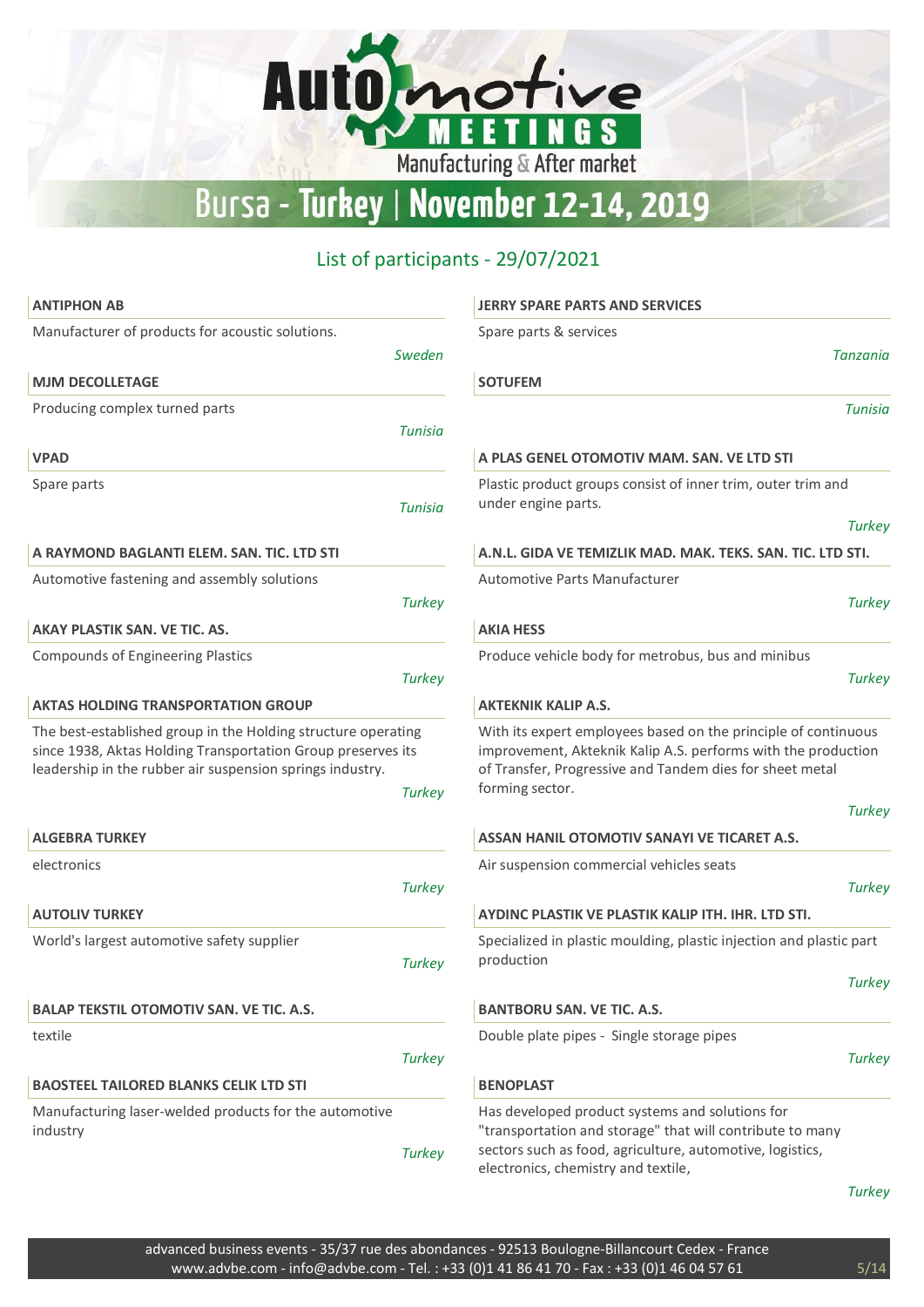Manufacturing & After market

Automotive

## List of participants - 29/07/2021

| <b>BEYCELIK GESTAMP</b>                                                                                                                        | <b>BODOPLAST</b>                                                                                                                                                                                                                            |
|------------------------------------------------------------------------------------------------------------------------------------------------|---------------------------------------------------------------------------------------------------------------------------------------------------------------------------------------------------------------------------------------------|
| Production of high resistant metal sheets complying with all<br>standards and conduct pipe and aluminium shaping in<br>automotive sub-industry | Automotive chrome-plated plastic parts<br><b>Turkey</b>                                                                                                                                                                                     |
| <b>Turkey</b>                                                                                                                                  |                                                                                                                                                                                                                                             |
| <b>BOLT FASTENERS CO</b>                                                                                                                       | <b>BORUSAN MANNESMAN</b>                                                                                                                                                                                                                    |
| Cold forging fasteners                                                                                                                         | Turkey's leading steel pipe manufacturer                                                                                                                                                                                                    |
| <b>Turkey</b>                                                                                                                                  | <b>Turkey</b>                                                                                                                                                                                                                               |
| <b>BOSCH TURKEY</b>                                                                                                                            | <b>BOURBON - BURSA OTMOTIV PLASTIK AS (GROUPE</b>                                                                                                                                                                                           |
| The world's largest independent parts supplier to the                                                                                          | <b>PLASTIVALOIRE)</b>                                                                                                                                                                                                                       |
| automotive industry, we significantly contribute toward making<br>driving ever safer, cleaner, and more economical                             | The Plastivaloire Group is one of the leading European<br>manufacturers of interior equipment for motor vehicles                                                                                                                            |
| <b>Turkey</b>                                                                                                                                  | <b>Turkey</b>                                                                                                                                                                                                                               |
| <b>BPLAS BURSA PLASTIK SAN.TIC. AS</b>                                                                                                         | <b>BRIGHTWORKS ENGINEERING</b>                                                                                                                                                                                                              |
| Plastic technogies, injection and blow moulding, painting<br>Technologies<br><b>Turkey</b>                                                     | Engineering Services for Plastic Injection Molding, Moldflow<br>Simulation Consultancy, On-site Molding Process Optimization<br>with DOE studies, Product Design, Mechanical Analysis for<br>Plastic Parts Coupled with Moldflow Simulation |
|                                                                                                                                                | <b>Turkey</b>                                                                                                                                                                                                                               |
| <b>BRUSA SEATING</b>                                                                                                                           | <b>BURSA ESKISEHIR BILECIK DEVELOPMENT AGENCY (BEBKA)</b>                                                                                                                                                                                   |
| Innovative Seating Systems For Commercial Vehicles                                                                                             | Institution                                                                                                                                                                                                                                 |
| <b>Turkey</b>                                                                                                                                  | <b>Turkey</b>                                                                                                                                                                                                                               |
| <b>BURSA ORGANIZED INDUSTRIAL ZONE</b>                                                                                                         | <b>BUSINESS FRANCE TURKEY</b>                                                                                                                                                                                                               |
| BOSB Is the central hub point of automotive sector in Bursa and                                                                                | French agency for international business development                                                                                                                                                                                        |
| Turkey                                                                                                                                         | <b>Turkey</b>                                                                                                                                                                                                                               |
| <b>Turkey</b>                                                                                                                                  |                                                                                                                                                                                                                                             |
| CABA KAUCUK AMB, MAK, OTOM, SAN, TIC, LTD STI,                                                                                                 | <b>CAN METAL</b>                                                                                                                                                                                                                            |
| Rubber and Rubber bonded parts<br><b>Turkey</b>                                                                                                | Indispensable metal of the automotive sector with the features<br>like lightweight, corrosion resistance, impact absorbency and<br>visual quality                                                                                           |
|                                                                                                                                                | <b>Turkey</b>                                                                                                                                                                                                                               |
| <b>CANEL OTOMOTIV</b>                                                                                                                          | CANSAN ALÜMINYUM PROFIL SAN. VE TIC. A.S.                                                                                                                                                                                                   |
| The commercial and passenger vehicles industry                                                                                                 | Aluminium manufacturing                                                                                                                                                                                                                     |
| <b>Turkey</b>                                                                                                                                  | <b>Turkey</b>                                                                                                                                                                                                                               |
| <b>CELIKFORM GESTAMP OTOMOTIV A.S.</b>                                                                                                         | CEMRE HALICILIK TEKSTIL VE SANAYI TICARET A.S.                                                                                                                                                                                              |
| Metal sheet forming industry<br><b>Turkey</b>                                                                                                  | One of the eight companies in Erkurt Holding polypropylene<br>fiber production, non - woven carpet production for the<br>automotive industry, and non - woven carpet production has<br>been conducted                                       |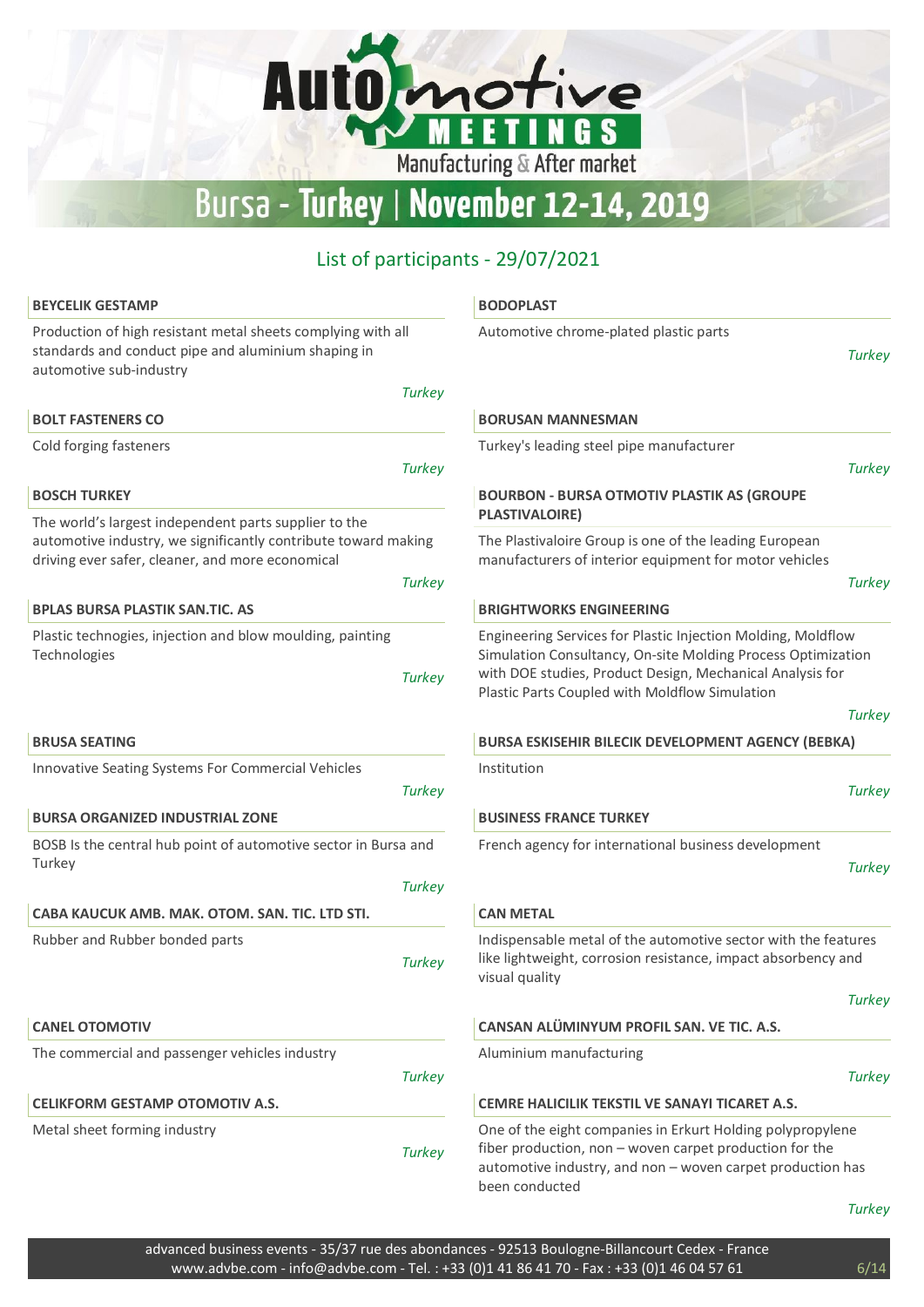Manufacturing & After market

Automotive

| <b>CEMTAS CELIK MAKINA SAN. VE TIC. AS</b>                                                                                                                                             | <b>CHASSIS BRAKES</b>                                                                                                                                                                              |
|----------------------------------------------------------------------------------------------------------------------------------------------------------------------------------------|----------------------------------------------------------------------------------------------------------------------------------------------------------------------------------------------------|
| Production of specialty steels of round and spring steel sections<br>& Production of stabilizer bars for vehicles (all purpose).<br><b>Turkey</b>                                      | One of the world's three largest manufacturers of automotive<br>foundation brakes and foundation brake components<br><b>Turkey</b>                                                                 |
| <b>COATS TURKIYE IPLIK SANAYI A.S.</b>                                                                                                                                                 | COSKUNOZ KALIP MAKINA SAN. VE TIC. A.S.                                                                                                                                                            |
| Industrial sewing threads, Zips Yarns or fabric for protective<br>garments Preforms for composite materials<br><b>Turkey</b>                                                           | Automotive<br><b>Turkey</b>                                                                                                                                                                        |
| <b>COSKUNÖZ METAL FORM</b>                                                                                                                                                             | <b>DEMIRTAS ORGANIZED INDUSTRIAL ZONE</b>                                                                                                                                                          |
| Tool Design, Sheet Metal, Stamping<br><b>Turkey</b>                                                                                                                                    | Institution: DOSAB has been ranked 14th within the list that<br>declared by Istanbul Chamber of Industry which is comprising of<br>Turkey's Biggest 1,000 Industrial Organization<br><b>Turkey</b> |
| DENO HASSAS PARÇA SAN. VE TIC. LTD                                                                                                                                                     | DESTEK OTOMOTIV YAN SAN VE TIC AS                                                                                                                                                                  |
| Global specialist for high-quality technical components and<br>engineering solutions.                                                                                                  | Destek covers one of the widest range of various positioning<br>element worldwide                                                                                                                  |
| <b>Turkey</b>                                                                                                                                                                          | <b>Turkey</b>                                                                                                                                                                                      |
| DOGASAN MET. ENJ. DÖK. MAK. TEK. GIDA. INS. OTO. YAN.                                                                                                                                  | ELATEK KAUÇUK SANAYI TICARET AS.                                                                                                                                                                   |
| SAN. VE TIC. LTD STI.<br>Metal parts<br><b>Turkey</b>                                                                                                                                  | Hose & tube transfer systems for automotive; rubber hoses;<br>plastic & metal pipes. Tier 1 Supplier for OEMs, Military services<br>for fluid ;& air transfer systems                              |
|                                                                                                                                                                                        | <b>Turkey</b>                                                                                                                                                                                      |
| ELELE DÖSEME SAN. VE TIC. A.S.                                                                                                                                                         | <b>EMAS PLASTIK SAN. VE TIC. AS</b>                                                                                                                                                                |
| Manufactures complete seat foams, headrests, armrests and<br>isolation foams for OEMs and Tier 1 suppliers<br><b>Turkey</b>                                                            | Specialized in manufacturing of engineering plastics and<br>polyolefin compounds, especially for Automotive and White<br>Appliances sectors.                                                       |
|                                                                                                                                                                                        | <b>Turkey</b>                                                                                                                                                                                      |
| <b>ER&amp;MIR TEKSTIL VE MAKINA SANAYI TICARET LTD STI</b>                                                                                                                             | <b>ERKALIP</b>                                                                                                                                                                                     |
| The company consist of three different units such as textile,<br>machine manufacturing and heat treatment (plasma nitriding)<br>process.                                               | Specialized at design & manufacturing of the stampling dies, the<br>prototypes dies and the control & xwelding fixtures                                                                            |
| <b>Turkey</b>                                                                                                                                                                          | <b>Turkey</b>                                                                                                                                                                                      |
| ESC DEMIR ÇELIK VE END. ÜRÜNLER MÜH. SAN. VE TIC. LTD STI.                                                                                                                             | FEKA OTOMOTIV MAM. SAN. TIC. A.S.                                                                                                                                                                  |
| The standard and specific metal packages we manufacture in<br>our company are generally used to improve the Logistics,<br>Stocking and Production processes and to reduce their costs. | Feka Automotive's capability and product range includes Rear<br>View Mirrors, Front Lighting, Interior Lighting, Rear Lighting,<br><b>Water Expansion &amp; Steering</b>                           |
| <b>Turkey</b>                                                                                                                                                                          | <b>Turkey</b>                                                                                                                                                                                      |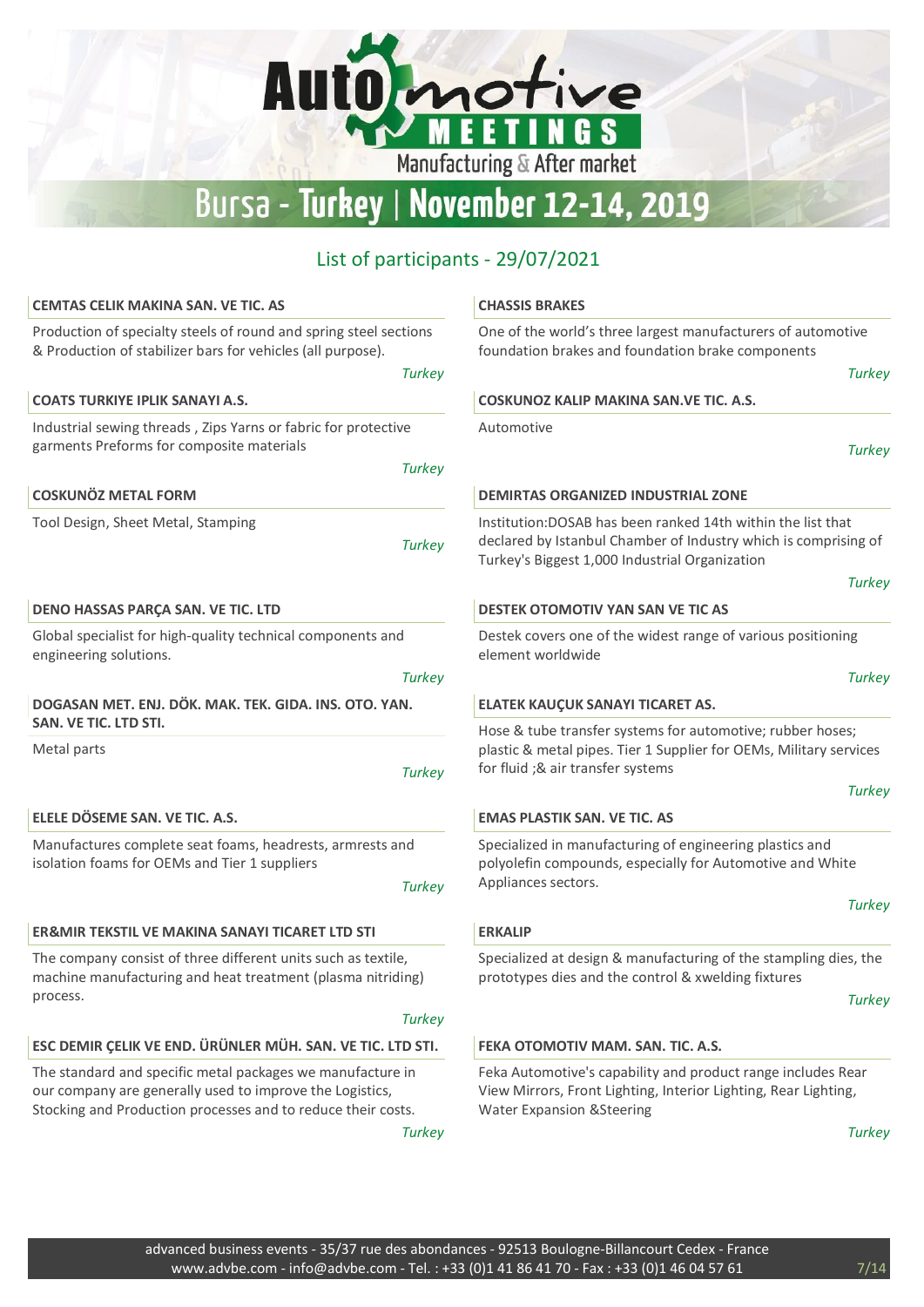Automotive

**EETINGS** 

Manufacturing & After market

#### List of participants - 29/07/2021

#### FICOSA OTOMOTIV SAN. VE TIC. A.S. TIER1 global provider devoted to the research, development, manufacturing, and marketing of advanced technology vision, safety, connectivity, and efficiency systems for the motor and mobility sectors **Turkey** FORD OTOSAN Manufacturing / OEM FORMFLEKS YALITIM ÜRÜNLERI SAN. VE TIC. A.S. It manufactures silencers that insulate engine and road noises **Turkey** FORMPLAST Mainly produces parts for automotive, white appliances, heating-cooling-ventilation, industrial kitchen, civil construction, ship building, packaging, advertising, and electrics & electronics sectors. FOURCE KOLTUK SISTEMLERI SAN. VE TIC. A.S. Our only patience is to design and produce passenger seats. Four partners who work in this market since 1998, in different seat producer companies as managers and/or partners; established Fource Seating Systems Inc. Corp. **Turkey** GKN AUTOMOTIVE Worlds largest supplier of driveline technologies to the automotive industry GÜCSAN PLASTIK KALIP SAN. TIC. AS Güçsan main activities are interior, exterior, welded, assembled and cleanroom plastic parts for the automotive industry. Inhouse tooling is an advantage of Güçsan with more than 50 years experiment. **Turkey** GÜVENAL KALIP ELEMANLARI A.S. Die&Mould Components and Bases HASANAGA ORGANIZED INDUSTRIAL ZONE Organized Industrial Zones are designed to enable corporate providers of goods and services conduct business activities by utilizing required infrastructure, techno-parks and social facilities within their permitted limits **Turkey** HATTAT HOLDING AS Automotive , Braking and Steering systems for LCV and passenger cars , Steering Systems for HCV and Buses. HTS METAL KALIP OTOMOTIV YAN SAN. TIC. LTD STI Manufacturer of parts for the automotive industry,railed system, buses,trucks and tractors. **Turkey** HÜNER KRIKO VE YEDEK PARÇA LTD STI Car spare parts industry IGREK MAKINE SAN. VE TIC. A.S. Produce patterns for catsing industry, casting parts and provide machining services **Turkey** IMORTAS A.S. Stamped,fine blanked,precision machined and ground mechanical components for gearbox,transmission,axle,engine,brake and driving systems

**Turkey** 

**Turkey** 

**Turkey** 

**Turkey** 

**Turkey** 

**Turkey**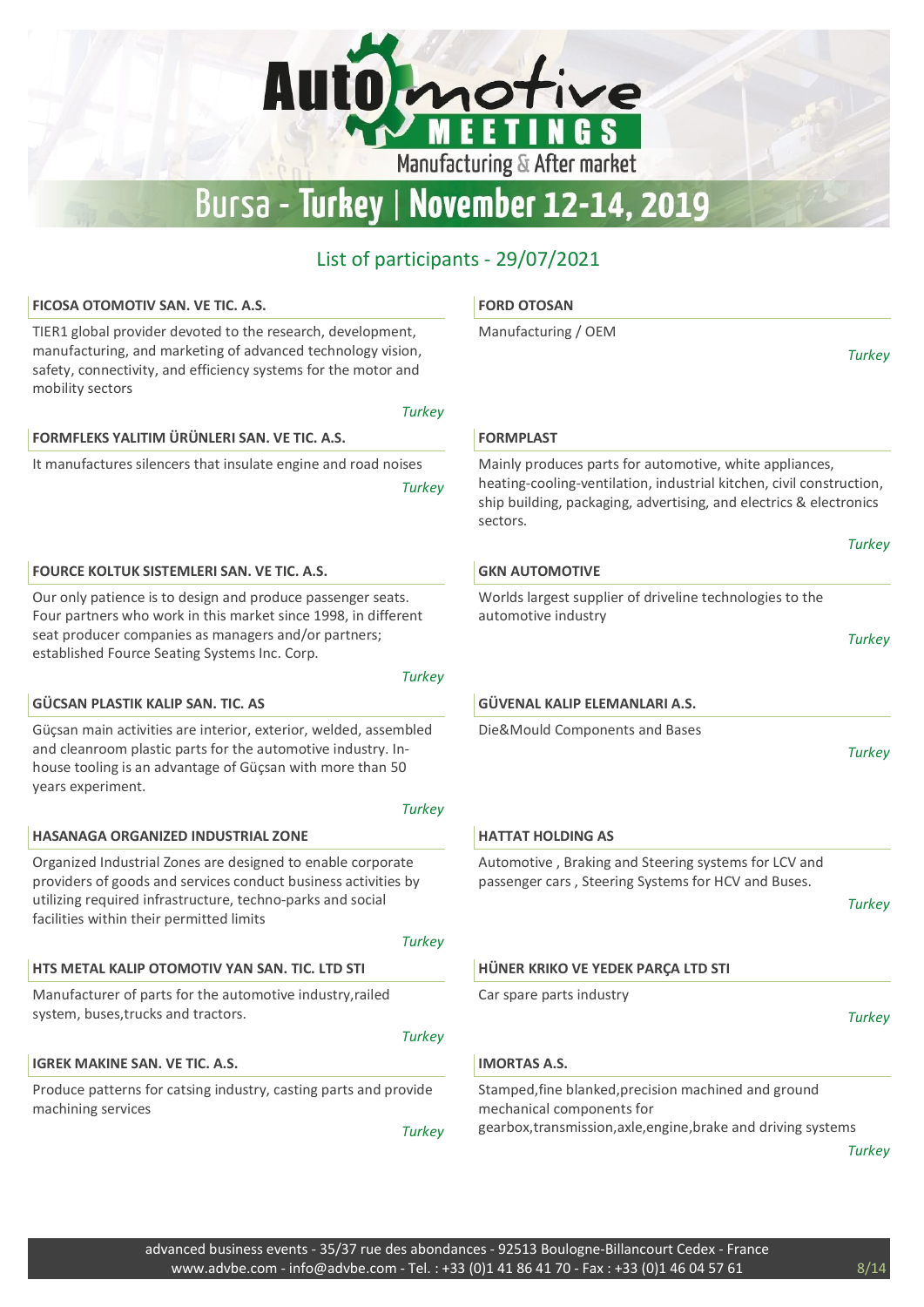# Automotive Bursa - Turkey | November 12-14, 2019

| INGUN PRÜFMITTELBAU GMBH - TURKIYE                                                                                                                                                                                                                                  | ISOTEK CNC TAK. TEZG. OTOM. MAK. TURI. SAN. TIC. LTD STI.                                                                                                                                  |
|---------------------------------------------------------------------------------------------------------------------------------------------------------------------------------------------------------------------------------------------------------------------|--------------------------------------------------------------------------------------------------------------------------------------------------------------------------------------------|
| Electronics, spring test probes, RF probes, high current probes,<br>test fixtures & accessories                                                                                                                                                                     | We Produce PATTERN & CASTING, TOOLS & SKILLS, FIKSTURE &<br>DESIGN, MACHINERY & PROCESSING and more special designed<br>parts, tools, engineering and quality control for our all products |
| <b>Turkey</b>                                                                                                                                                                                                                                                       | <b>Turkey</b>                                                                                                                                                                              |
| <b>ISTANBUL CHAMBER OF COMMERCE (ICOC)</b>                                                                                                                                                                                                                          | <b>IZMIR KALIP</b>                                                                                                                                                                         |
| The Istanbul Chamber of Commerce has been the most effective<br>and influential organization in the business climate of Turkey<br>and represents, currently, almost 320,000 companies from all<br>corners of the business spectrum.                                 | Sheet metal tool and stamping<br>Turkey                                                                                                                                                    |
| <b>Turkey</b>                                                                                                                                                                                                                                                       |                                                                                                                                                                                            |
| <b>KARIBU EVENTS</b>                                                                                                                                                                                                                                                | <b>KARSAN OTOMATIV SANAYI VE TICARET A.S.</b>                                                                                                                                              |
| Specialized in b2b events and corporate meetings both in<br>Turkey, Europe, America and Africa. KARIBU helps companies to<br>enhance their export capabilities, explore new markets and<br>creating opportunities for future business partnership.<br><b>Turkey</b> | Producing commercial vehicles<br><b>Turkey</b>                                                                                                                                             |
| KAT MEKATRONIK ÜRÜNLERI A.S.                                                                                                                                                                                                                                        | KOMETYAY YAY SANAYI VE TICARET LTD STI.                                                                                                                                                    |
| Design and manufacturing of mechanical, electronical and<br>electromechanical Switches and Control Modules / Relais                                                                                                                                                 | Produce precise and high quality wire springs<br><b>Turkey</b>                                                                                                                             |
| <b>Turkey</b>                                                                                                                                                                                                                                                       |                                                                                                                                                                                            |
| <b>KONICA MINOLTA TURKEY</b>                                                                                                                                                                                                                                        | KORCIM METAL OTOMOTIV SAN. TIC. LTD STI.                                                                                                                                                   |
| Color & Appearence, Light & Display<br><b>Turkey</b>                                                                                                                                                                                                                | manufacture, spare parts transport boxes, stacking shelves,<br>metal packaging boxes and steel construction products for auto<br>and auto sub supplier industries.                         |
|                                                                                                                                                                                                                                                                     | <b>Turkey</b>                                                                                                                                                                              |
| LATIF KALIP KAUCUK SAN. TIC. LTD STI.                                                                                                                                                                                                                               | LENIS GLOBAL PLASTIK VE KALIP SAN. TIC. LTD STI                                                                                                                                            |
| Production of various rubber parts, rubber-metal joints and<br>surface treatments                                                                                                                                                                                   | Blow molding solution<br><b>Turkey</b>                                                                                                                                                     |
| <b>Turkey</b>                                                                                                                                                                                                                                                       |                                                                                                                                                                                            |
| <b>MAGNA TURKEY</b>                                                                                                                                                                                                                                                 | <b>MAGNETI MARELLI TURKEY</b>                                                                                                                                                              |
| Bumpers, Glass, Mirrors                                                                                                                                                                                                                                             | Automotive lighting                                                                                                                                                                        |
| <b>Turkey</b>                                                                                                                                                                                                                                                       | <b>Turkey</b>                                                                                                                                                                              |
| <b>MAHIR END. PLASTIK VE KALIP SAN. TIC. LTD STI.</b>                                                                                                                                                                                                               | <b>MARTUR FOMPAK</b>                                                                                                                                                                       |
| Plastic injection part supplier montage                                                                                                                                                                                                                             | Seat systems                                                                                                                                                                               |
| <b>Turkey</b>                                                                                                                                                                                                                                                       | <b>Turkey</b>                                                                                                                                                                              |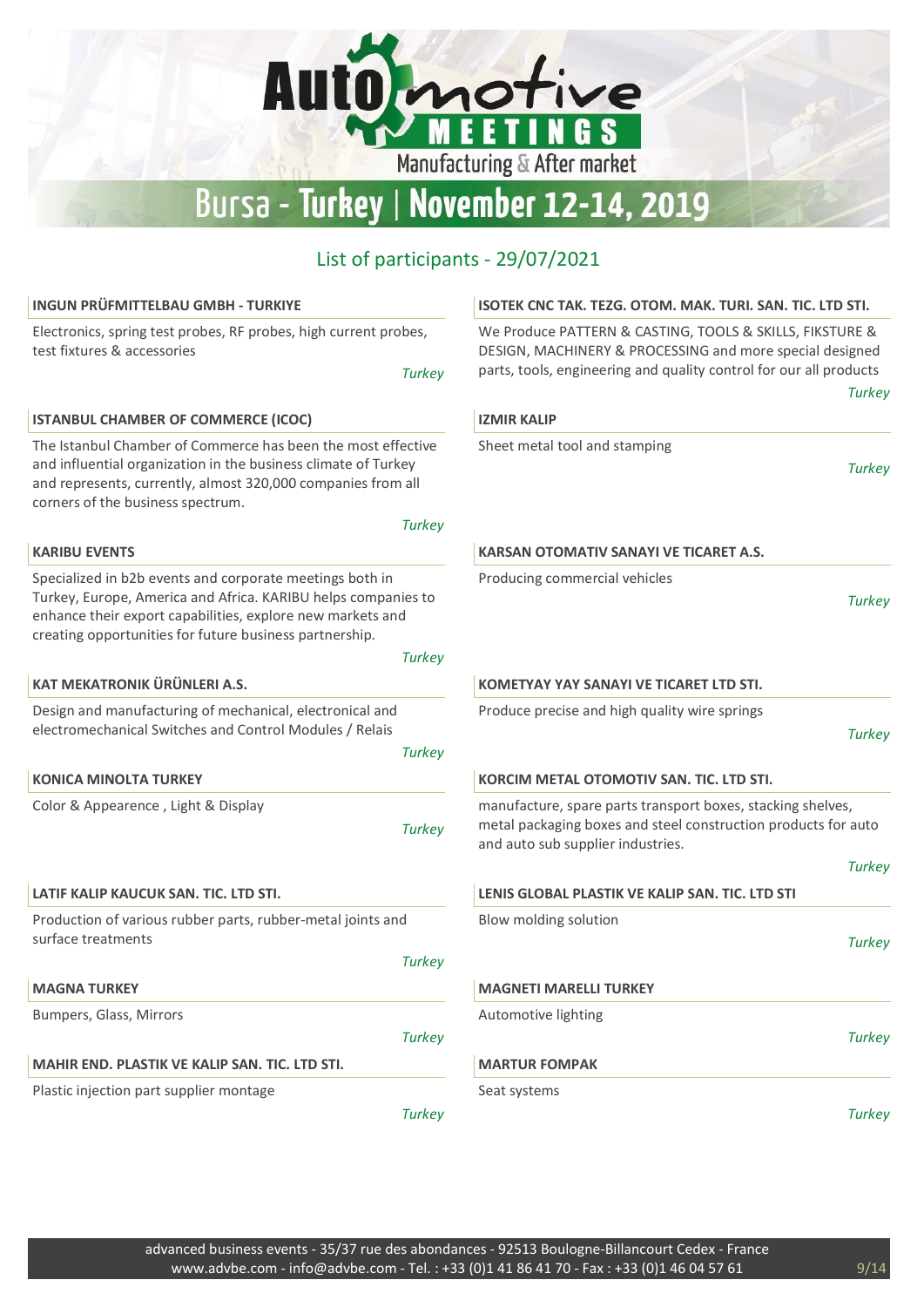# Automotive Bursa - Turkey | November 12-14, 2019

## List of participants - 29/07/2021

| <b>MAYSAN MANDO OTOMOTIV</b>                                                                                                                                                                                                    | <b>MDI PROCESS</b>                                                                                                                                                                                               |
|---------------------------------------------------------------------------------------------------------------------------------------------------------------------------------------------------------------------------------|------------------------------------------------------------------------------------------------------------------------------------------------------------------------------------------------------------------|
| Maysan Mando's product range consists of an extensive<br>portfolio of shock absorbers for passenger cars, light<br>commercial vehicles, buses and heavy trucks as well as railway<br>and military applications<br><b>Turkey</b> | Engineering services company<br><b>Turkey</b>                                                                                                                                                                    |
| MEKLAS OTOMOTIV ITHALAT IHRACAT SAN. VE TIC. LTD STI.                                                                                                                                                                           | <b>MERCEDES BENZ TÜRK A.S.</b>                                                                                                                                                                                   |
| Producing air springs along with vibration absorbers for heavy<br>vehicles and trailer<br><b>Turkey</b>                                                                                                                         | Procurement in Turkey for Daimler Buses<br><b>Turkey</b>                                                                                                                                                         |
| <b>MERCEDES BENZ TÜRK A.S.</b>                                                                                                                                                                                                  | <b>OMSAN LOJISTIK A.S.</b>                                                                                                                                                                                       |
| <b>Truck Procurement</b><br><b>Turkey</b>                                                                                                                                                                                       | Domestic and international land, sea, air and rail transportation,<br>bonded and non-bonded warehouse services, project<br>transportation as well as home and office logistics services<br><b>Turkey</b>         |
| <b>OMTEK OTOMOTIV MOBILYA SANAYI VE TIC A.S.</b>                                                                                                                                                                                | ONS MAKINE SAN, VE TIC, LTD STI                                                                                                                                                                                  |
| Styling and carrying accessories made of stainless steel, carbon<br>fiber and ABS (Cr+3 Coated)<br><b>Turkey</b>                                                                                                                | Manufactures manual welding fixtures, control fixtures,<br>assembly fixtures, robotic production lines, machines and<br>conveyors for aerospace, automotive, defense, rail systems<br><b>Turkey</b>              |
| OPAS OTOMOTIV PLATINLERI SANAYI                                                                                                                                                                                                 | <b>ORGANO KIMYA</b>                                                                                                                                                                                              |
| Spare parts supplier industry<br><b>Turkey</b>                                                                                                                                                                                  | With long lasting and dependable machine trails, our factory<br>produce it's own rubber. The rubbers are later tested in material<br>and performance laboratories that are equiped by high<br>technology.        |
|                                                                                                                                                                                                                                 | <b>Turkey</b>                                                                                                                                                                                                    |
| <b>ORTAKCI GLASS</b>                                                                                                                                                                                                            | <b>ORVEN KAUCUK LTD STI</b>                                                                                                                                                                                      |
| The main objective of our company is rendering glass and mirror<br>usable in almost every area of life by merging it with wood,                                                                                                 | Manufacturing rubber, plastic components and heat expandable<br>sealers for the Automotive industry                                                                                                              |
| metal and other industries.<br><b>Turkey</b>                                                                                                                                                                                    | <b>Turkey</b>                                                                                                                                                                                                    |
| <b>OSKIM OTOMOTIV LTD STI</b>                                                                                                                                                                                                   | <b>OTOKAR</b>                                                                                                                                                                                                    |
| A steering and suspension parts manufacturer with ISO TS                                                                                                                                                                        | Military vehicle and commercial vehicle manifacturer                                                                                                                                                             |
| 16949 certificate since 1982                                                                                                                                                                                                    | <b>Turkey</b>                                                                                                                                                                                                    |
| <b>Turkey</b>                                                                                                                                                                                                                   |                                                                                                                                                                                                                  |
| <b>OTOMOTIV SANAYI DERNEGI</b>                                                                                                                                                                                                  | ÖZTUG OTOMOTIV MAM. SAN. TIC. A.S.                                                                                                                                                                               |
| Automotive manucfacturers association<br><b>Turkey</b>                                                                                                                                                                          | Produce rubber, plastic and metal parts for domestic and<br>foreign markets, mainly for the Automotive industries, defense<br>industry, aviation industy white goods, furniture and other<br>industrial sectors. |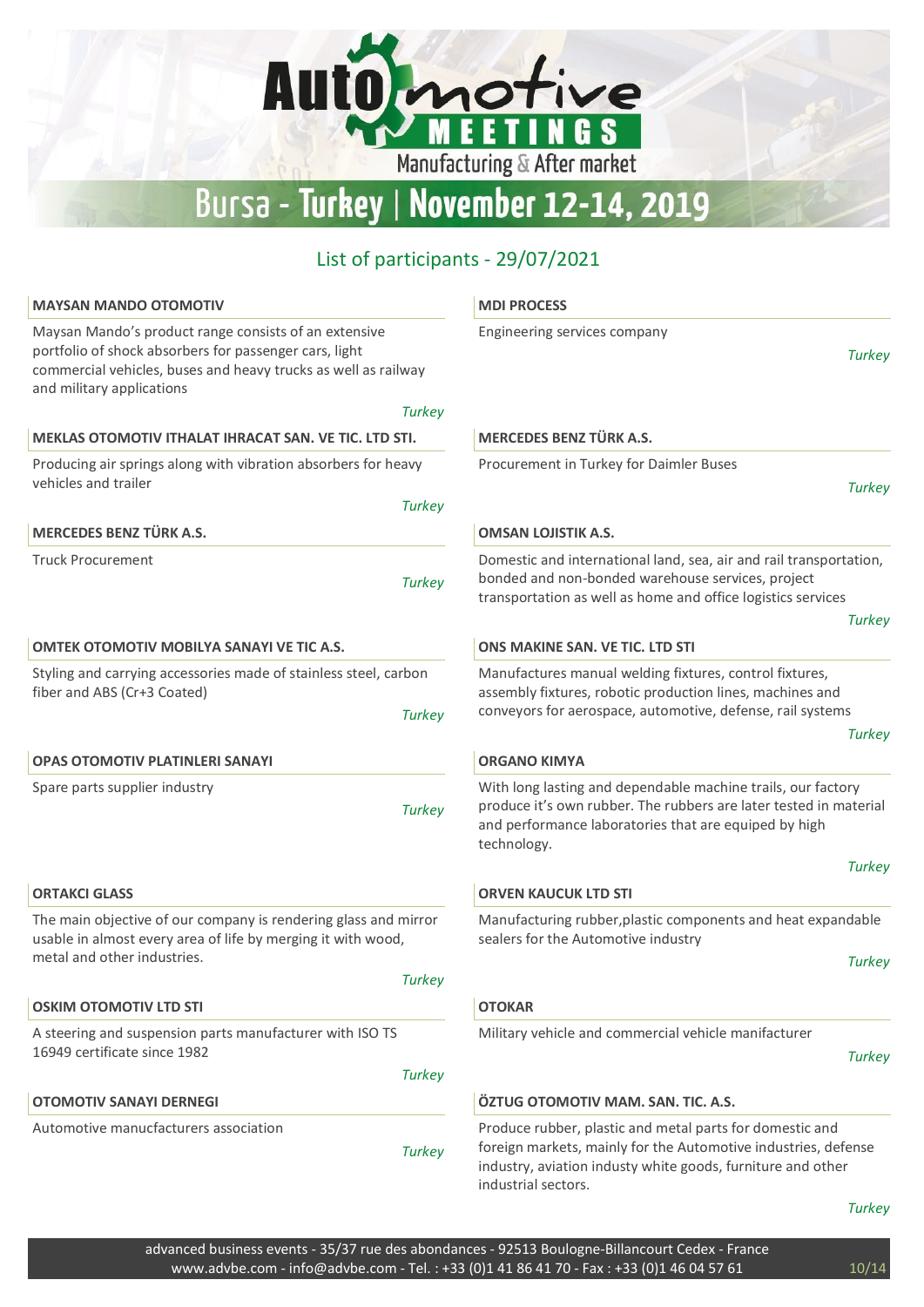Automotive

**EET** 

ו'

Manufacturing & After market

**NGS** 

| <b>PAGDER TURKISH PLASTICS INDUSTRIALISTS' ASSOCIATION</b>                                                                                                                              | <b>PAKSAN MAKINA</b>                                                                                                                                                                                         |
|-----------------------------------------------------------------------------------------------------------------------------------------------------------------------------------------|--------------------------------------------------------------------------------------------------------------------------------------------------------------------------------------------------------------|
| Represents approximately 1000 companies with its 5 founding<br>associations                                                                                                             | Machining, casting, forging, bar stocks<br><b>Turkey</b>                                                                                                                                                     |
| <b>Turkey</b>                                                                                                                                                                           |                                                                                                                                                                                                              |
| PILOT TASIT KOLTUKLARI AS                                                                                                                                                               | PIMSA ADLER OTOMOTIV A.S.                                                                                                                                                                                    |
| Produce seats and seat assemblies for all types of commercial<br>vehicles                                                                                                               | <b>Acustic Solutions</b>                                                                                                                                                                                     |
| <b>Turkey</b>                                                                                                                                                                           | <b>Turkey</b>                                                                                                                                                                                                |
| PISTON AMORTISÖR SAN. VE TIC. A.S.                                                                                                                                                      | PLASMATREAT GMBH TÜRKIYE                                                                                                                                                                                     |
| Automotive Industry (Manufacturer of Gas Spring, Block Lift,<br>Damper, Shock Absorber, Locking Tube)                                                                                   | Atmospheric Plasma Surface Pretreatment<br><b>Turkey</b>                                                                                                                                                     |
| <b>Turkey</b>                                                                                                                                                                           |                                                                                                                                                                                                              |
| <b>PLUS TOOLING</b>                                                                                                                                                                     | POLITEM PLASTIK SAN. DIS TIC. LTD STI                                                                                                                                                                        |
| Stamping dies production for sheet metal and alumunium parts<br><b>Turkey</b>                                                                                                           | Special engineering plastics on the basis of standard and<br>customer specific projects for many industries including<br>automotive, white appliances, electrical - electronics, textiles,<br>transportation |
|                                                                                                                                                                                         | <b>Turkey</b>                                                                                                                                                                                                |
| <b>PRESMETAL LTD STI</b>                                                                                                                                                                | <b>PRESSMECH</b>                                                                                                                                                                                             |
| PRESMETAL continues to serve the world brands in the<br>automotive sector thanks to its 30 years experience and its<br>perfectionist identity leading to continuous development in its  | Sheet metal parts stamping, Sheet metal parts die production,<br>Welding proseses.<br><b>Turkey</b>                                                                                                          |
| technical and engineering departments<br><b>Turkey</b>                                                                                                                                  |                                                                                                                                                                                                              |
| PROKOM KOMPANSATÖR VE END. TIC. LTD STI                                                                                                                                                 | PROMETAL HAFIF MET. DÖK. SAN. TIC. LTD STI                                                                                                                                                                   |
|                                                                                                                                                                                         |                                                                                                                                                                                                              |
| Industrial Technic Textiles, Insulation Products Production and<br>Export, Work Safety Products Production and Export, Expansion<br>Joint, Insulation Bolster, Valve Jacket Production. | Produce zinc, aluminium die cast components<br><b>Turkey</b>                                                                                                                                                 |
| <b>Turkey</b>                                                                                                                                                                           |                                                                                                                                                                                                              |
| <b>PRUVA AUTOMOTIVE</b>                                                                                                                                                                 | <b>PSA GROUP TURKEY</b>                                                                                                                                                                                      |
| an engineering company which provides tool & die design and<br>manufacturing service in Bursa /Turke                                                                                    | Automative Manufacturer<br><b>Turkey</b>                                                                                                                                                                     |
| <b>Turkey</b>                                                                                                                                                                           |                                                                                                                                                                                                              |
| <b>RENAULT GROUP</b>                                                                                                                                                                    | ROLLMECH AUTOMOTIVE SAN. TIC. A.S.                                                                                                                                                                           |
| Automotive manufacturer                                                                                                                                                                 | Full service supplier on all closure systems and body                                                                                                                                                        |
| <b>Turkey</b>                                                                                                                                                                           | components (Design & Testing & Validation)                                                                                                                                                                   |
| <b>ROPART</b>                                                                                                                                                                           | <b>Turkey</b>                                                                                                                                                                                                |
|                                                                                                                                                                                         | SAHINCE OTOMOTIV SAN. VE TIC. A.S.                                                                                                                                                                           |
| <b>Turkey</b>                                                                                                                                                                           | Manufactures parts for automotive<br><b>Turkey</b>                                                                                                                                                           |
|                                                                                                                                                                                         |                                                                                                                                                                                                              |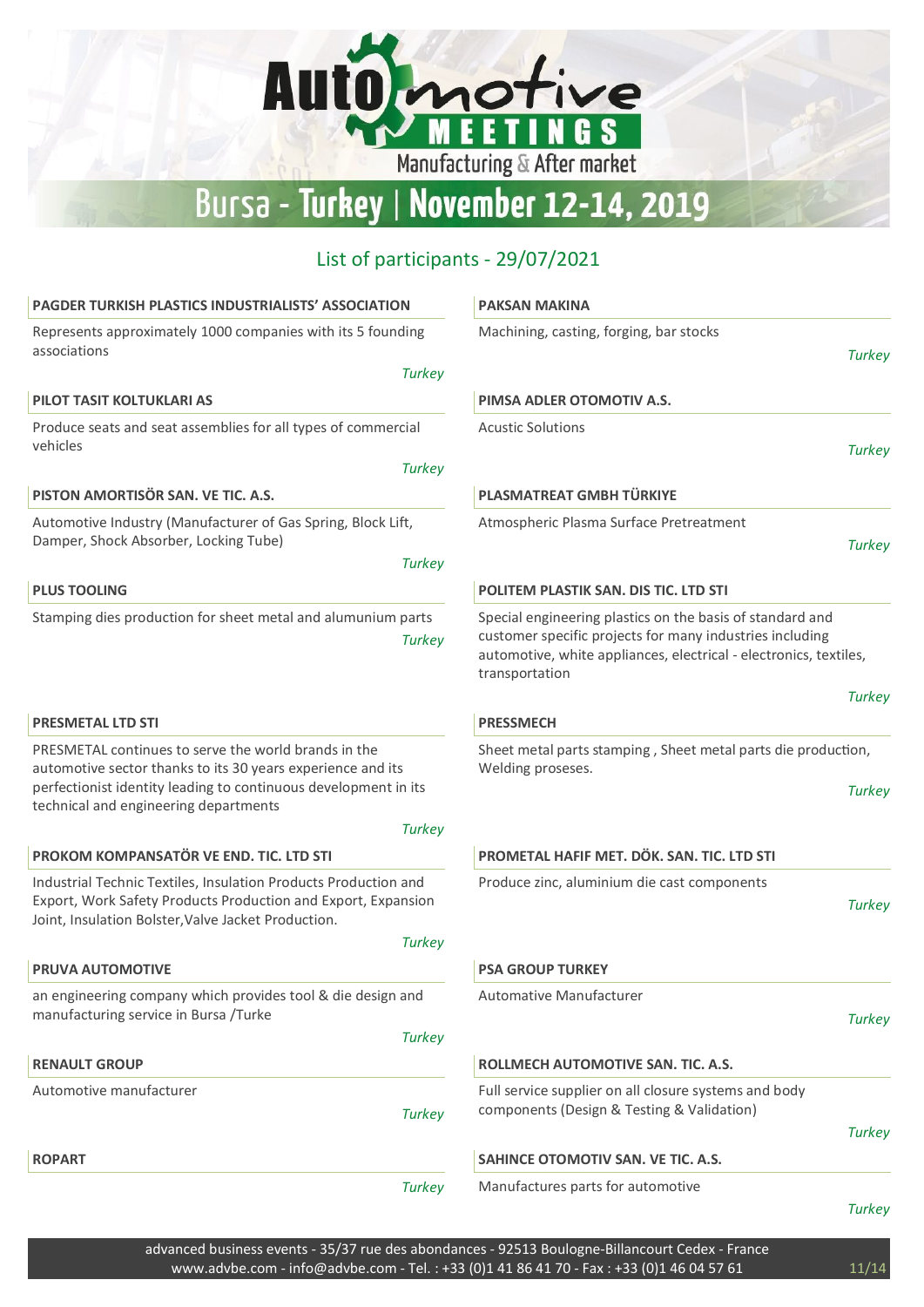## Automotive Manufacturing & After market Bursa - Turkey | November 12-14, 2019 List of participants - 29/07/2021 SAHINKUL MAKINA VE YEDEK PARÇA SAN. TIC. A.S. SARDIS OTOMOTIV YAN. SAN. TIC. LTD STI. Cold Metal Sheet Forming - Metal Parts Die Maufacturing - We sustain our activities in order to support the main industry Welded Metal Parts Assembly - Surface Coating ( Electroplating ) with many advanced machines especially Lamination, CNC Cutter, cutting and forming presses and water jet machines **Turkey Turkey** SECIL KAUCUK SERTPLAST OTO YAN SANAYI Specific rubber products to include particularly automotive, Providing design, development, manufacturing, assembly and

**Turkey** 

white goods, construction and infrastructure industry to Turkey and many other countries

SIMETRIK PRO ÜRETIM SISTEM ÇÖZÜMLERI VE END. EKIP. TEK. SAN. TIC. LTD STI.

Areas of industrial contracting, mechanical installation, mechanical maintenance, repair and installation, training, engineering, consulting,

|                                                                                                                         | <b>Turkey</b> |
|-------------------------------------------------------------------------------------------------------------------------|---------------|
| SKT YEDEK PARCA VE MAKINA SAN. VE TIC. A.S.                                                                             |               |
| Design and manufacturing of Rotary Shaft Seals, Cassette Type<br>Seals, Engine Crankshaft seals and PTFE lip type seals |               |
|                                                                                                                         | <b>Turkey</b> |
| SÖZAL KIMYA PAZARLAMA VE SANAYI LTD STI.                                                                                |               |
| Textile                                                                                                                 |               |
|                                                                                                                         | Turkey        |
| TAFE INTERNATIONAL TRAKTÖR                                                                                              |               |
| Manufacturer of Tractors and the brand includes Massey<br>Ferguson, TAFE and Eicher.                                    |               |
|                                                                                                                         | <b>Turkey</b> |
| TEKNOCAST ALÜMINYUM VE METAL SAN. TIC. LTD STI                                                                          |               |
| Active on high pressure die cast injection of aluminium and<br>zinc alloy materials                                     |               |
|                                                                                                                         | <b>Turkey</b> |
| <b>TI AUTOMOTIVE TURKEY</b>                                                                                             |               |
| Develop and produce award-winning, industry-leading<br>automotive fluid system                                          |               |
|                                                                                                                         | <b>Turkey</b> |
| TOFAS TÜRK OTOMOBIL FABRIKASI A.S.                                                                                      |               |
| Automotive manufacturer                                                                                                 |               |
|                                                                                                                         | Turkey        |

other various services to OEMs in accordance with the IATF 16949 quality standards

| . .<br>× |
|----------|
|----------|

#### SITEKS SISMANLAR TEKSTIL SANAYI VE TICARET AS

Nonwoven felts for acoustic & thermal insulation

```
Turkey
```
#### SMC TURKEY OTOMASYON A.S.

Robust solutions for the assembly line creators

```
Turkey
```
#### STACKPOLE INTERNATIONAL

Production of automotive oil pumps and vacuum pumps

**Turkey** 

**Turkey** 

#### TANATAR KALIP

All types of progressive, fine blanking, transfer, and manuel tools' design and production. stamping process of all types of sheet metal parts

#### THIERRY DINIZ OTOMOTIV SAN. VE TIC. A.S.

Produce fabric for seats, headrests, door panels and headliners for automotive industry.

#### TISAN ENGINEERING LTD CO

Thermoplastics, Engineering Plastics and Polymers

**Turkey** 

**Turkey** 

#### TOGG (ELECTRIC CAR COMPANY)

Electric car company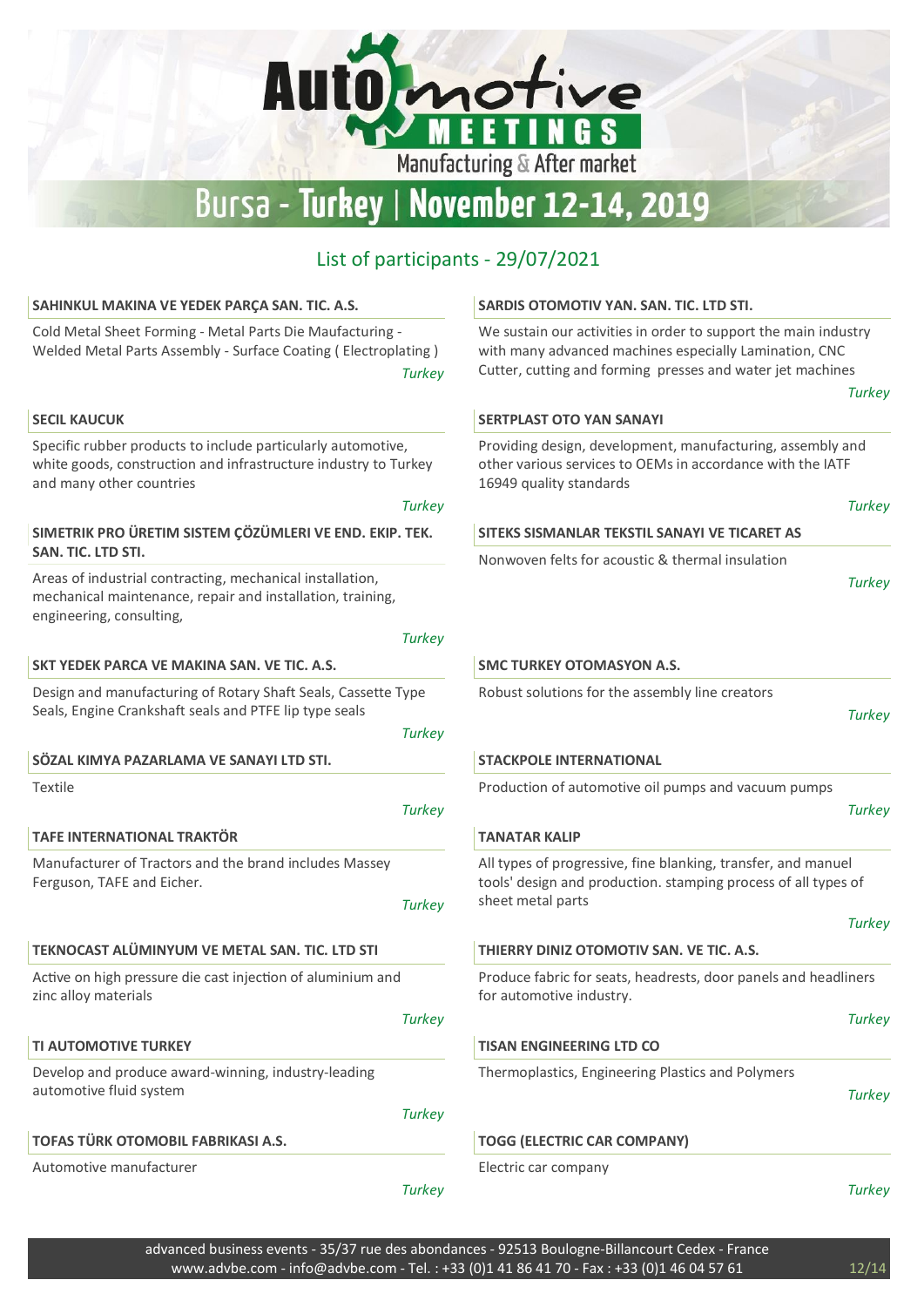Automotive

G<sub>S</sub>

N

Manufacturing & After market

| <b>TOYOTA BOSHOKU TURKIYE</b>                                                                                                                                                                           | <b>TOYOTETSU OTOMOTIV PARCALARI SAN. VE TIC. A.S.</b>                                                 |
|---------------------------------------------------------------------------------------------------------------------------------------------------------------------------------------------------------|-------------------------------------------------------------------------------------------------------|
| Automotive manufacturer<br><b>Turkey</b>                                                                                                                                                                | Service of automotive industry (automobile parts and tooling)<br><b>Turkey</b>                        |
| <b>TRAGGER</b>                                                                                                                                                                                          | <b>TREDIN OTO DONANIM SANTIC. A.S.</b>                                                                |
| TRAGGER offers multi-functional, 100% electric vehicles the<br>features of which can be upgraded with reliable components<br><b>Turkey</b>                                                              | Produces interior fittings, acoustic product systems for the<br>automotive industry.<br><b>Turkey</b> |
| <b>TUMOSAN</b>                                                                                                                                                                                          | <b>TURK TRAKTOR</b>                                                                                   |
| Tractor manufacturer                                                                                                                                                                                    | <b>Tractor Manufacturer</b>                                                                           |
| <b>Turkey</b>                                                                                                                                                                                           | <b>Turkey</b>                                                                                         |
| <b>TUSMOD - CHAMBER OF PURCHASING AND SUPPLY</b>                                                                                                                                                        | <b>UKUB</b>                                                                                           |
| <b>MANAGEMENT</b><br><b>Turkey</b>                                                                                                                                                                      | Tool manufacturers'association of turkey -the most quality and<br>cost                                |
|                                                                                                                                                                                                         | <b>Turkey</b>                                                                                         |
| UPK OTOMOTIV YAN SAN. TIC. A.S.                                                                                                                                                                         | <b>VENES ELEKTRIK VE KABLO SISTEMLERI LTD STI</b>                                                     |
| Manufacturing high quality Air Suspension System for the<br>automotive industry like "Rolling Lobe Air Springs", "Roll-Metal<br>Lobe Air Springs"                                                       | Electric systems<br><b>Turkey</b>                                                                     |
| <b>Turkey</b><br><b>VESTEL ELEKTRONIK SAN VE TIC. AS.</b>                                                                                                                                               | <b>VOLKSWAGEN ANKARA</b>                                                                              |
|                                                                                                                                                                                                         |                                                                                                       |
| A Vestel Group Company based in Turkey, engaged in the<br>manufacture, marketing and distribution of consumer<br>electronics, digital technologies, household appliance and<br>information technologies | Automotive Manufacturer<br><b>Turkey</b>                                                              |
| <b>Turkey</b>                                                                                                                                                                                           |                                                                                                       |
| <b>WEDCO TURKEY</b>                                                                                                                                                                                     | <b>WEGER - TUTANLAR MOTORLU ARACLAR TIC. SAN. AS</b>                                                  |
| Producing and Selling Cutting Tools<br><b>Turkey</b>                                                                                                                                                    | Metal cutting<br><b>Turkey</b>                                                                        |
| <b>ZO-TEK</b>                                                                                                                                                                                           | <b>AUTOKRAZ</b>                                                                                       |
| Automotive                                                                                                                                                                                              | world class automobile plant                                                                          |
| <b>Turkey</b>                                                                                                                                                                                           | <b>Ukraine</b>                                                                                        |
| <b>BOGDAN MOTORS</b>                                                                                                                                                                                    | <b>CHERKASSY BUS</b>                                                                                  |
| Bogdan Corporation manufactures buses, trolleybuses, trucks<br>and special purpose vehicles at the factories of the Corporation<br><b>Ukraine</b>                                                       | <b>Bus manufacturer</b><br><b>Ukraine</b>                                                             |